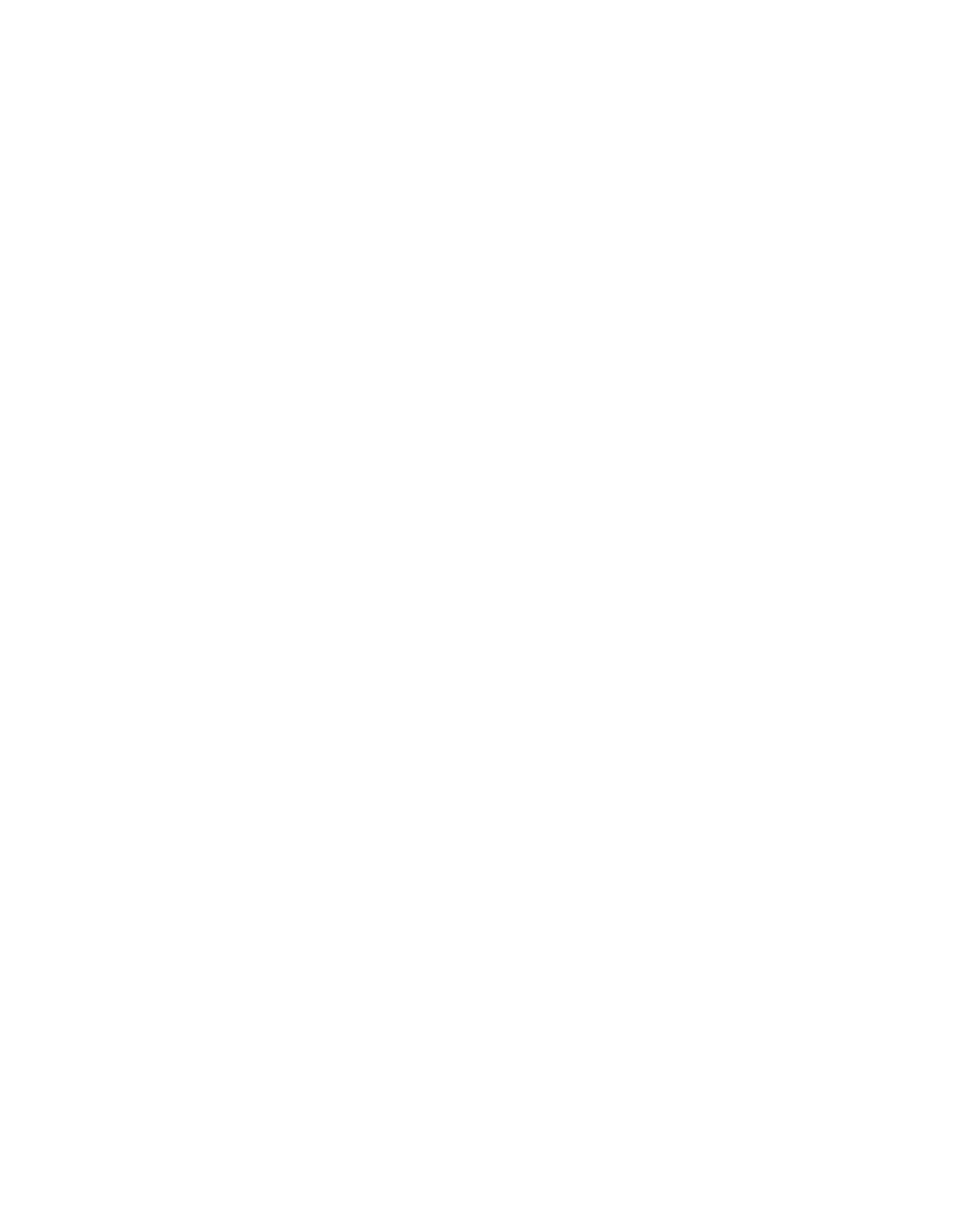#### **BURKE, Justice.**

[¶1] Father, SL, resisted the petition by Stepfather, CAD, to adopt SL's three youngest children. The district court approved the adoption over SL's objections, and SL appeals. We will affirm.

#### *ISSUES*

[¶2] Father, who appears *pro se* in this appeal as he did in the district court, lists several issues. We summarize and reorganize them as follows:

> 1. Did the district court err in calculating the arrearages in Father's child support payments?

> 2. Did the district court misapply Wyo. Stat. Ann. § 20-2- 304(e) (LexisNexis 2011) by failing to give Father credit for social security payments made directly to Mother as child support?

> 3. Did the district court err in finding Stepfather "fit and competent" to adopt the children?

> 4. Did the district court err in failing to consider information contained in Father's answer to the petition for adoption, in Father's proposed findings of fact following the hearing in this matter, and in a letter sent to the court by Stepfather's attorney after the hearing?

> 5. Did the district court err in denying Father's motions for visitation with the children?

Stepfather presents this statement of the issue: Did the district court abuse its discretion when it granted the petition for adoption?

### *FACTS*

[¶3] Father and Mother were divorced in Colorado in 2008. Six children had been born of the marriage. Mother was granted custody of the children, and Father was ordered to pay \$686.00 per month for child support. Mother married Stepfather in 2009, and the couple moved to Wyoming with the three youngest children. By that time, the oldest child had joined the military. The second child remained in Colorado, living with the family of a friend. The third child moved into Father's home.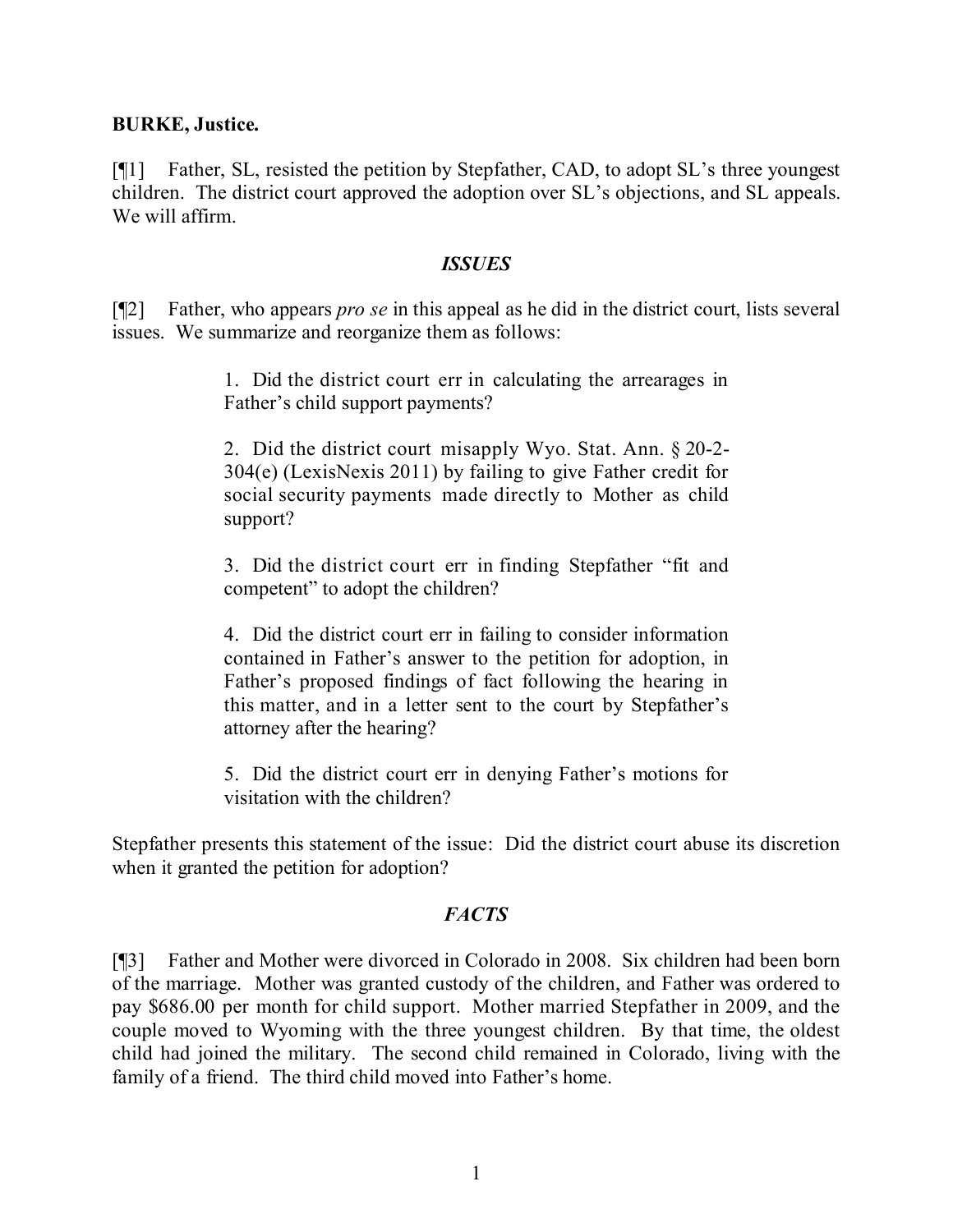[¶4] In 2011, Stepfather filed a petition with the district court to adopt the three youngest children. Mother consented to the adoption. The petition alleged that Father's consent was not required because he had willfully failed to satisfy his child support obligations. Father responded to the petition for adoption, disputing that he was in arrears with his child support payments, and raising several other issues.

[¶5] The district court held a hearing on the matter on September 22, 2011. It heard testimony from Stepfather, Mother, Father, Father's brother, and the third child. The district court later issued an order granting Stepfather's petition for adoption. Father has appealed from that order.

### *STANDARD OF REVIEW*

[¶6] We have consistently said that, if all statutory elements are met, the power to grant or deny a petition for adoption is within the sound discretion of the district court. *In re Adoption of RMS*, 2011 WY 78, ¶ 7, 253 P.3d 149, 151 (Wyo. 2011). We will not disturb a district court's decision absent a clear abuse of discretion. *In re Adoption of KJD*, 2002 WY 26,  $\P$  21, 41 P.3d 522, 527 (Wyo. 2002). In determining whether there has been an abuse of discretion, the ultimate question is whether the court could reasonably have concluded as it did. *Id*.

## *DISCUSSION*

[ $\sqrt{97}$ ] Wyo. Stat. Ann. § 1-22-110(a), in pertinent part, allows the adoption of a child without the written consent of the parent:

> if the court finds that the putative father or the nonconsenting parent or parents have: . . .

> > (ix) Willfully failed to pay a total dollar amount of at least seventy percent (70%) of the court ordered support for a period of two  $(2)$  years or more and has failed to bring the support obligation one hundred percent (100%) current within sixty (60) days after service of the petition to adopt.

It is undisputed that, upon his divorce from Mother, Father was ordered to pay \$686.00 per month in child support. The district court, in its order, included these findings of fact:

> 16. [Father] stipulated to not having personally paid child support to Mother for the support of the minor children. [Father's] argument at the hearing was that the social security payments received by Mother on behalf of the minor children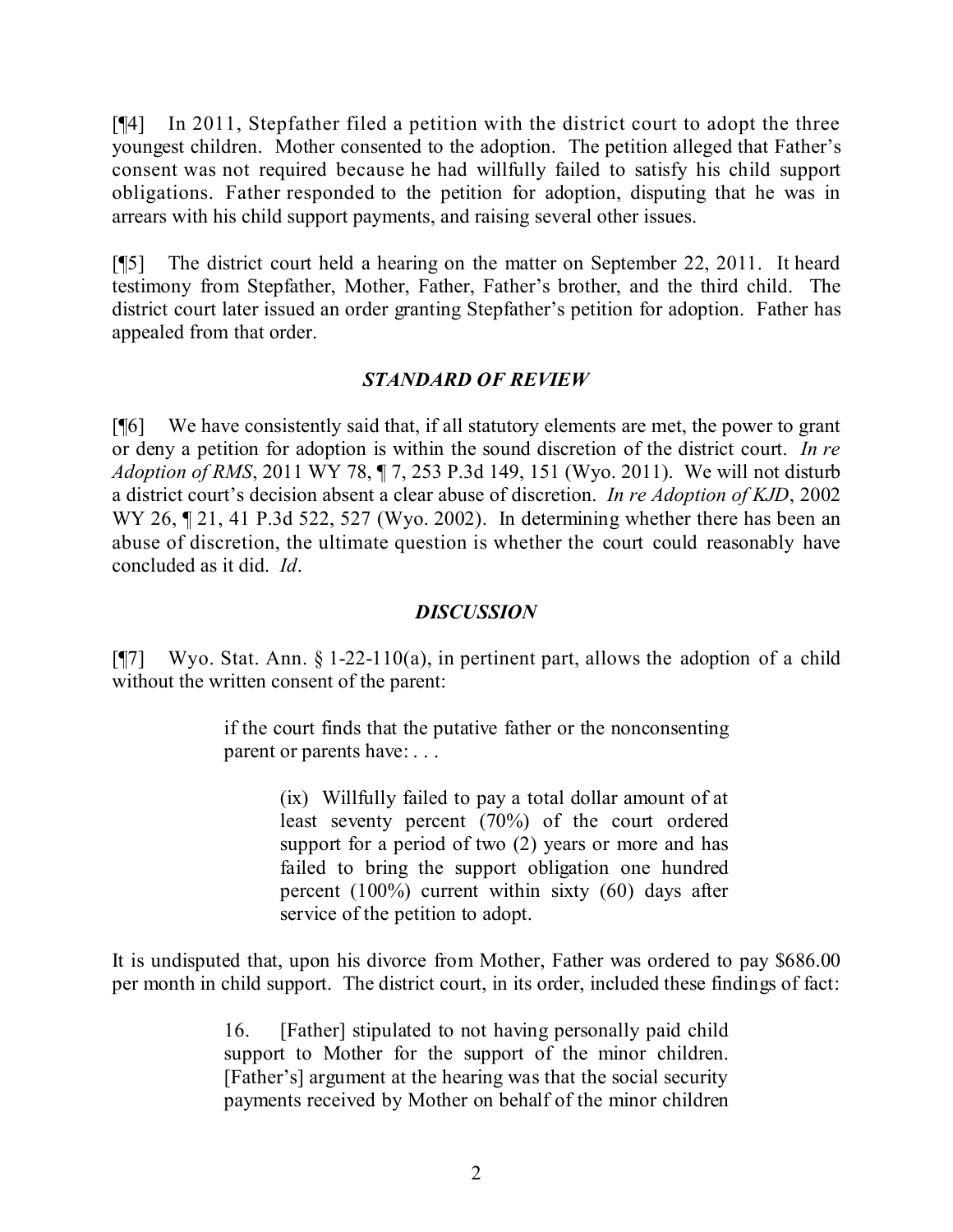should be considered child support payments and therefore he has not willfully [failed to pay] child support.

17. [Father] is 67 years old and began receiving social security payments two (2) years ago. Because [Father] was divorced from Mother and Mother had custody of their children, a portion of the social security payments were paid to Mother. Mother receives \$94.00 per month for each child under the age of majority for a total monthly sum of  $$376.00<sup>1</sup>...$ 

34. The Court finds that pursuant to Wyo. Stat. § 20-2- 304(e), [Father] should receive a credit for the social security benefit sent directly to the custodial parent, [Mother].

35. [Father] should receive a credit of \$376.00 per month towards his child support obligation of \$686.00 per month.

36. The Court finds that at the time of the hearing, [Father] was in arrears in his child support obligation in the amount of \$10,540.00 (\$310 x 34 months).

37. The Court finds that 70% of the court ordered child support amount is \$480.00 per month.

38. The Court finds that [Father] has willfully failed to pay a total dollar amount of at least seventy percent (70%) of the court ordered support for a period of two years or more and has failed to bring the support obligation one hundred percent (100%) current within sixty days after being served with the Petition for Adoption.

39. The Court finds that [Father's] consent to the adoption is not required.

[¶8] On appeal, Father contends that these findings are in error. His position is that he was ordered to pay child support of \$686.00 per month for the six children, or \$114.33

 $1$  Although there are six children, Mother did not receive social security payments for the two oldest children after they reached the age of majority. Mother received social security payments for the four youngest children, even though one of them was living with Father.  $4 \times $94.00 = $376.00$ .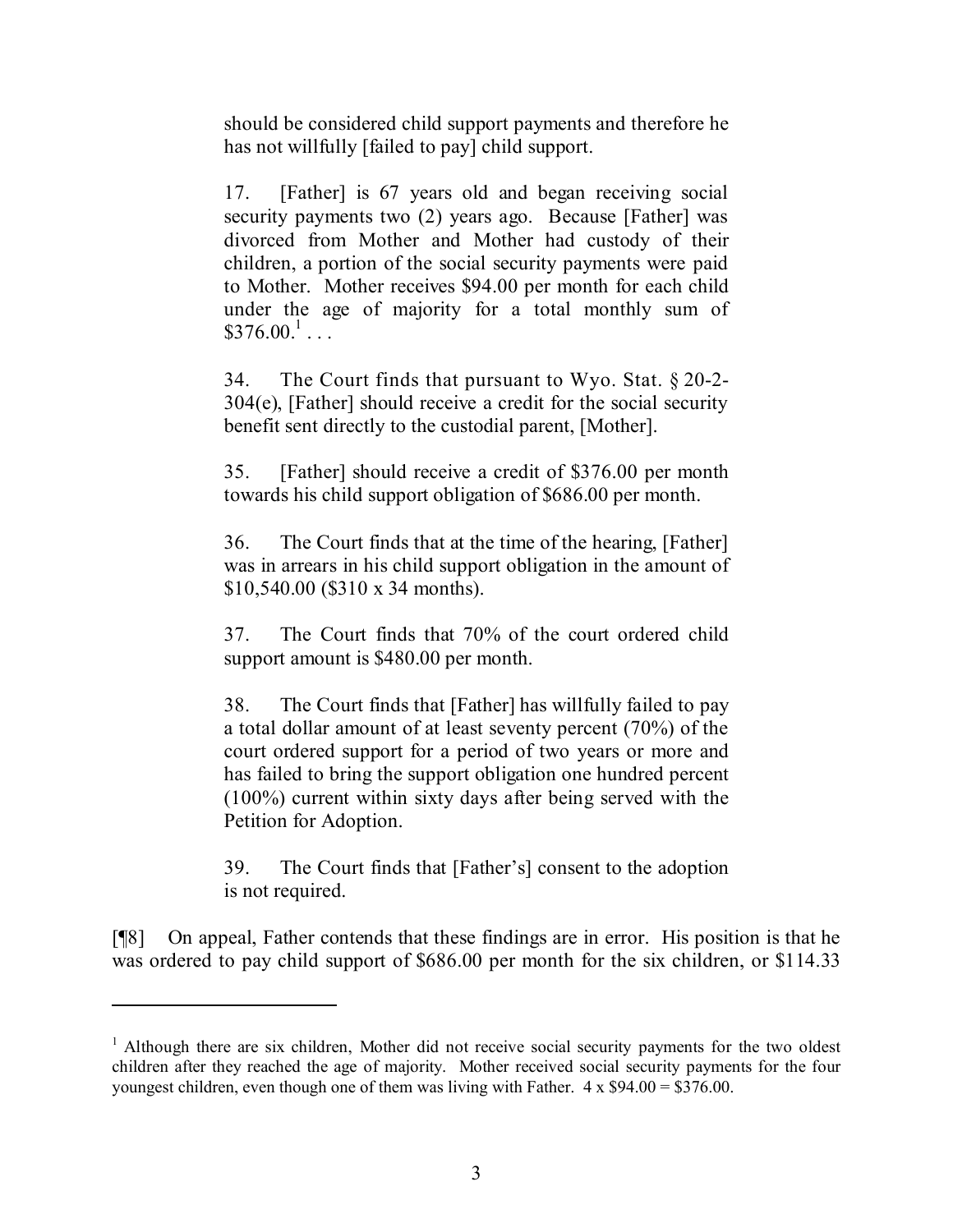per month per child. He argues that his child support obligation was reduced by \$114.33 when his oldest child became emancipated upon joining the military, by another \$114.33 when his second child reached the age of majority or stopped living with Mother, and by another \$114.33 when his third child stopped living with Mother and started living with him. On that basis, Father insists that his child support obligation had been reduced to \$114.33 per month for each of the three youngest children living with Mother, for a total of \$343.00 per month. Because Mother received social security payments of \$376.00 per month, Father asserts that his child support payments exceeded his obligation, and that Mother actually owed him money.

[¶9] Our consideration of Father's argument is severely hampered by the fact that the hearing on this matter was not transcribed or reported. The question before us is whether the district court abused its discretion because it could not reasonably have ruled as it did. "Absent a transcript or a statement of the evidence, we must presume the district court had a reasonable evidentiary basis for its decision." *Montoya v. Montoya*, 2005 WY 161, ¶ 8, 125 P.3d 265, 269 (Wyo. 2005), citing *Burt v. Burt*, 2002 WY 127, ¶ 7, 53 P.3d 101, 103 (Wyo. 2002). "In the absence of anything to refute them, we will sustain the trial court's findings, and we assume that the evidence presented was sufficient to support those findings." *Willowbrook Ranch, Inc. v. Nugget Exploration, Inc.*, 896 P.2d 769, 771-72 (Wyo. 1995). On this basis alone, we could decline to consider Father's argument, or summarily affirm the district court's decision. *See BB v. RSR*, 2007 WY 4, ¶ 7, 149 P.3d 727, 731 (Wyo. 2007).

[¶10] We are reluctant to do that, however, because of the significant interests at stake. The "determination by the district court that [Father's] consent to adopt was not required effectively terminated his parental rights." *In re Adoption of RHA*, 702 P.2d 1259, 1264 (Wyo. 1985). We "strictly scrutinize petitions to terminate parental rights" because "the right to associate with one's family is fundamental." *JLW v. CAB*, 2010 WY 9, ¶ 17, 224 P.3d 14, 19 (Wyo. 2010). Because Father's parental rights are involved here, we will exercise our discretion to consider his argument to the extent possible in the absence of a record. *Compare BB*,  $\P$ 9, 149 P.3d at 732 ("In light of the important interests at stake," we reviewed the matter "in the exercise of our discretion" despite the lack of an official transcript of the hearing.).

[¶11] Initially, we must consider whether the district court correctly calculated Father's child support obligations and arrearages. Father and Mother were divorced in Colorado, and his obligation to pay child support was imposed by a Colorado court. We therefore determine the child support arrearages by applying Colorado law. *See Witowski v. Roosevelt*, 2009 WY 5, ¶ 19, 199 P.3d 1072, 1077 (Wyo. 2009). The Colorado court ordered Father to pay a lump sum of \$686.00 per month in child support, not \$114.33 per month per child. Under established Colorado law,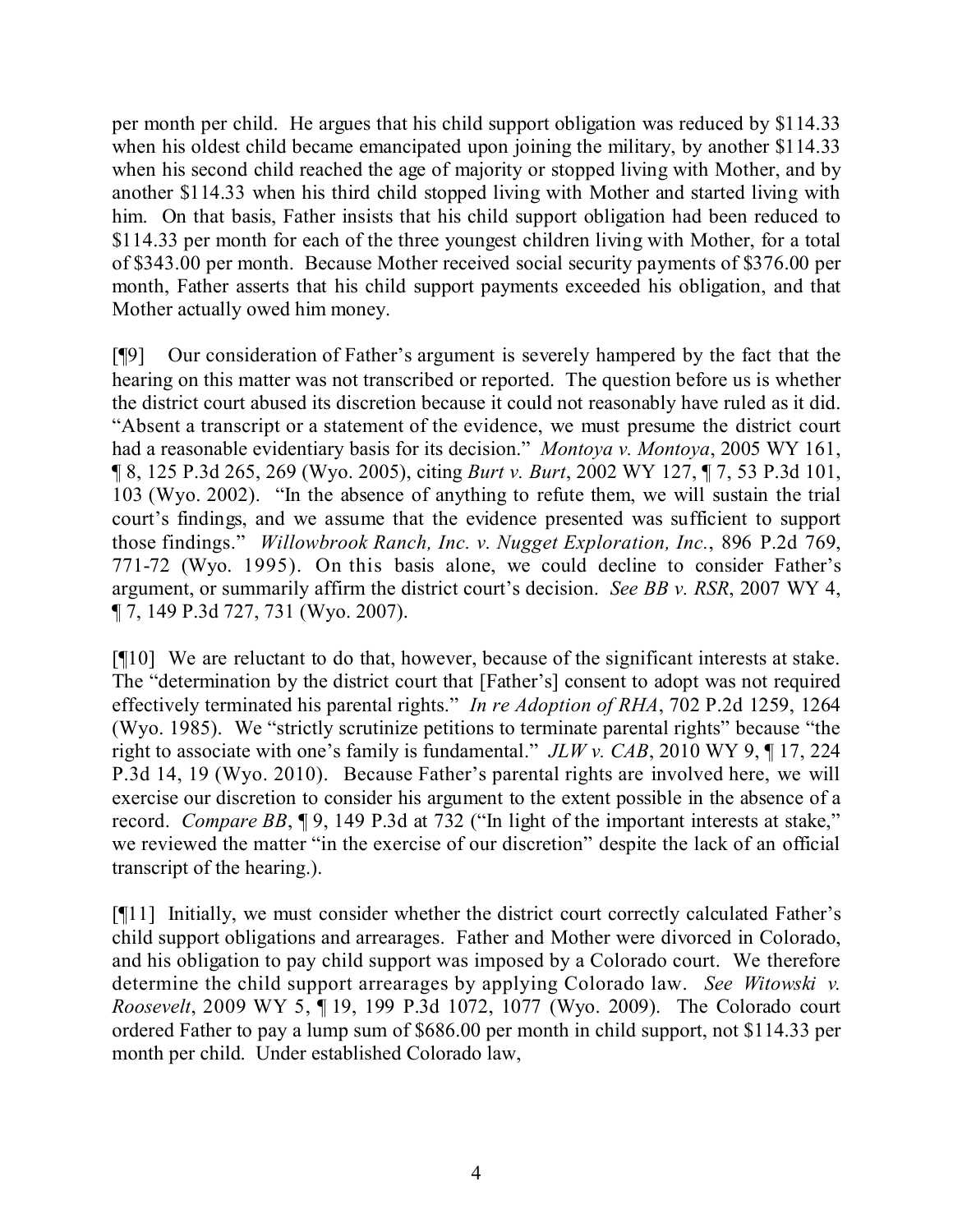When a divorce decree directs the father to pay a specified amount periodically for the joint benefit of more than one minor child, the emancipation of one of such children does not automatically affect the liability of the father for the full sum prescribed by the order. Rather it becomes the burden of the father, if he so desires, to make such showing as would entitle him to be relieved of all or a part of such obligation.

*Taylor v. Taylor*, 147 Colo. 140, 145, 362 P.2d 1027, 1029 (1961). *See also Ferguson v. Ferguson*, 32 Colo. App. 145, 148-49, 507 P.2d 1110, 1111-12 (1973); *In re Marriage of Schmedeman*, 190 P.3d 788, 792-93 (Colo. App. 2008).

[¶12] It is undisputed that Father was ordered to pay "a specified amount periodically for the joint benefit of more than one minor child." Under the Colorado precedent cited above, he is therefore incorrect in asserting that the emancipation of his oldest child automatically reduced his child support obligation. *See also* Colo. Rev. Stat. § 14-10- 115(13)(a) ("[U]nless a court finds that a child is otherwise emancipated, emancipation occurs and child support terminates without either party filing a motion when *the last or only child* attains nineteen years of age." (emphasis added)). Similarly, Father's child support obligation was not automatically reduced when his second child stopped living with Mother, or when his third child started living with him instead of Mother. Under Colorado law, "a mutually agreed change of physical care" may provide grounds for a court to modify child support obligations, but the modification does not occur automatically without a court order. *In re Marriage of White*, 240 P.3d 534, 538 (Colo. App. 2010). It is undisputed that Father's child support obligation had not been modified at the time the adoption decree was entered.<sup>2</sup>

[¶13] We therefore reject Father's argument that his child support obligations were automatically reduced by the emancipation or change of custody of the three oldest children. It is undisputed that Father was obligated to pay \$686.00 per month in child support. Even though Father may be credited with the \$376.00 per month social security payments, \$376.00 is only approximately fifty-five percent of the \$686.00 child support obligation. The district court did not err, therefore, in ruling that Father was more than seventy percent in arrears on his child support payments, and that he had not brought the support current within sixty days of being served with the petition to adopt. Pursuant to Wyo. Stat. Ann. § 1-22-110(a)(ix), Father's consent to the adoption was not required.

<sup>&</sup>lt;sup>2</sup> Attached to Father's brief is an order from a Colorado court modifying his child support obligations. Although it is not technically a part of the record on appeal, we note that it was dated December 27, 2011, more than two months after the Wyoming district court entered the adoption decree. Of particular significance to the case before us now, the order also confirmed that Father was more than \$10,000.00 in arrears in his child support payments.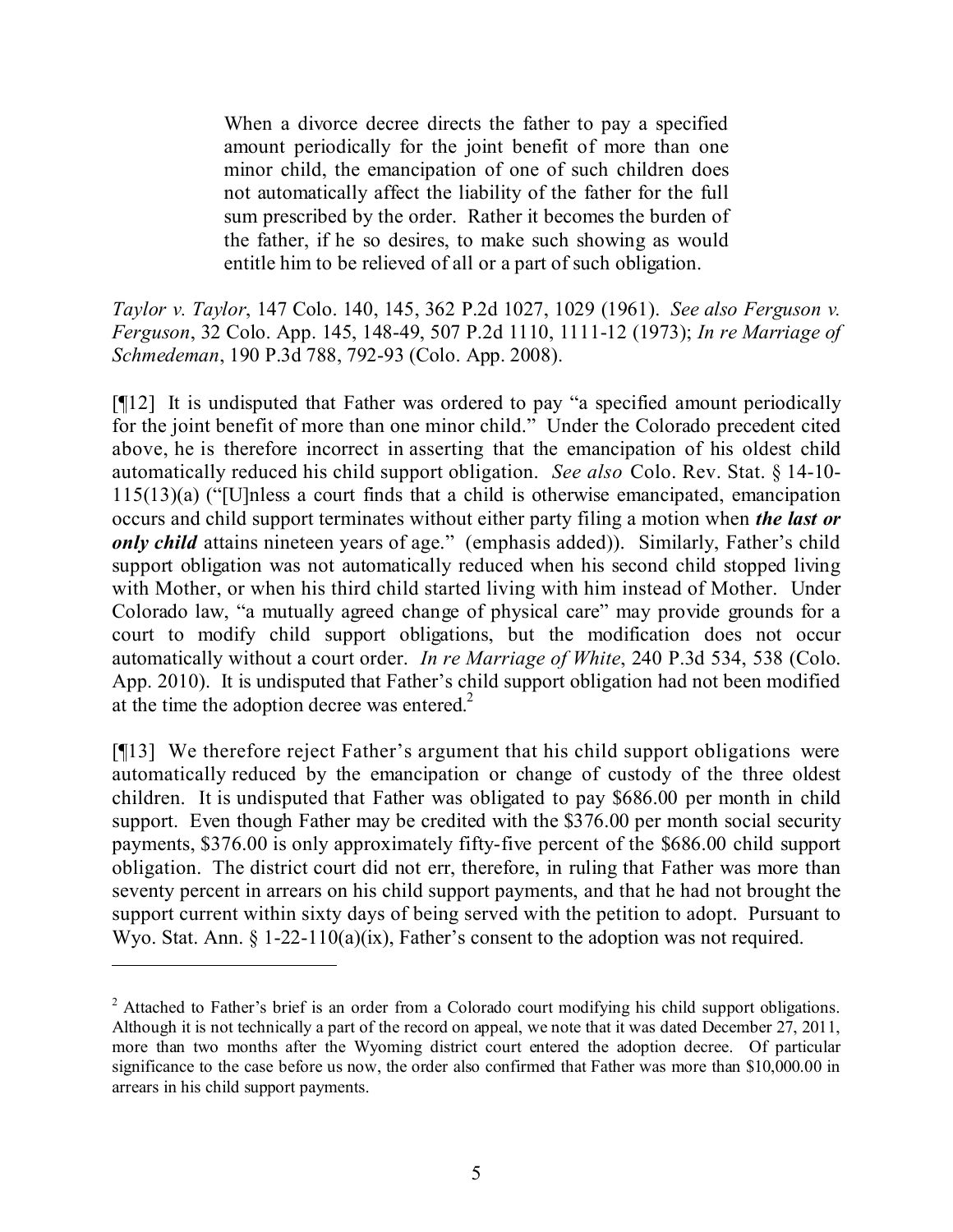[¶14] This discussion also effectively resolves Father's second issue. It is apparent from the order quoted above that the district court did apply the statutory provisions of Wyo. Stat. Ann. § 20-2-304(e), and did give Father credit for the social security payments. Father's assertions to the contrary are simply incorrect.

[¶15] Father also challenges the fitness and competency of Stepfather to adopt the children. Wyo. Stat. Ann. § 1-22-103 provides that only a person "who is determined by the court to be fit and competent to be a parent may adopt in accordance with this act." Father alleges, on several different grounds, that Stepfather is unfit and incompetent to be a parent. Again, our review is hampered by the lack of a record on appeal, but we are told in Father's brief that the district court "was informed of all this information, and, in spite of this knowledge deemed [Stepfather] 'fit and competent.'" Father's argument implicitly concedes that the district court weighed the evidence and considered the arguments, but was unconvinced by Father's allegations. Because there is no transcript or statement of the evidence for us to review, we must defer to the district court and presume it "had a reasonable evidentiary basis for its decision." *Montoya*, ¶ 8, 125 P.3d at 269. We cannot conclude that the district court abused its discretion.

[¶16] As a related matter, Father complains that the district court failed to order an investigation of the background of Stepfather pursuant to Wyo. Stat. Ann. § 1-22-  $111(a)(ii)$ . That statute provides as follows:

> (a) After the petition to adopt has been filed and a hearing held the court acting in the best interest and welfare of the child may make any of the following orders:

> > (i) Enter an interlocutory decree of adoption giving the care and custody of the child to the petitioners pending further order of the court;

(ii) Defer entry of an interlocutory decree of adoption and order the department of family services or a private licensed agency to investigate and report to the court the background of the child and of the petitioners, and the medical, social and psychological background and status of the consenting parent and putative father. After a written report of the investigation is filed, the court shall determine if the adoption by petitioners is in the best interest and welfare of the child and thereupon enter the appropriate order or decree;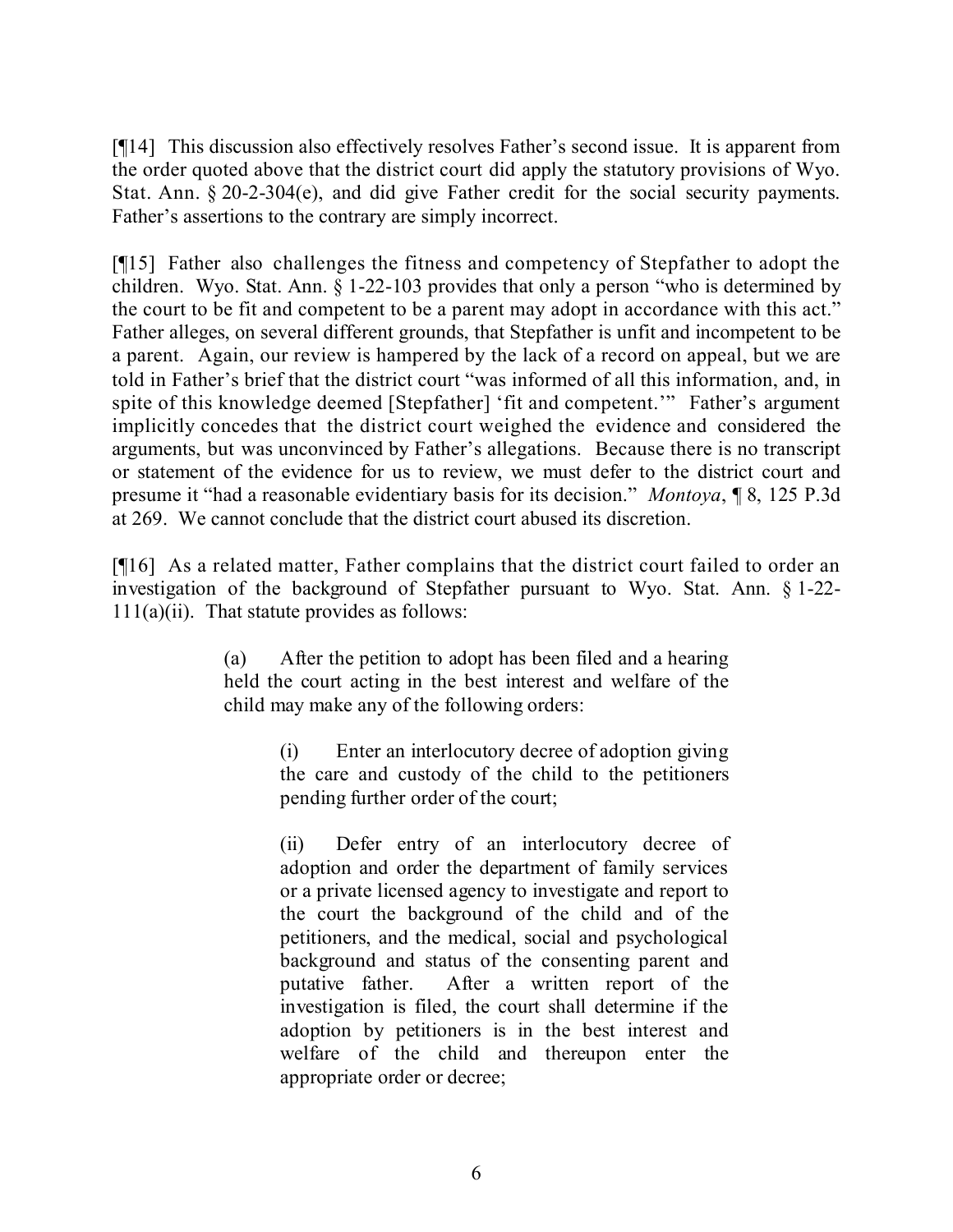(iii) Enter a final decree of adoption if the child has resided in the home of the petitioner for six (6) months; or

(iv) Deny the adoption if the court finds that the best interests and welfare of the child will be served by such denial.

Applying the plain language of this statute, it is apparent that ordering an investigation of the petitioner is only one of the options the district court may choose. It is undisputed in this case that the three youngest children had resided with Stepfather and Mother for more than six months. The district court chose to enter the adoption decree rather than order an investigation, and that decision was not an abuse of discretion.

[¶17] Father further contends that the district court failed to consider information contained in Father's answer to the petition for adoption and in Father's proposed findings of fact following the hearing in this matter. Father does not designate any specific information to which this argument applies. As to the general information in these documents, the order in this case makes it plain that the district court duly considered Father's pleadings and arguments but, based on the evidence, found Stepfather's arguments more compelling.

[¶18] Moreover, with regard to Father's proposed findings of fact, we have previously observed that a district court may require both parties to submit proposed findings, conclusions, and orders so that the court will be "reminded or made aware of the positions, arguments, and objections of both parties." *Zaloudek v. Zaloudek*, 2009 WY 140, ¶ 22, 220 P.3d 498, 504 (Wyo. 2009). Upon receiving the proposed orders, however, the court may reject one party's order in its entirety and adopt the other party's "nearly verbatim." *Id.*,  $\P$ 7, 220 P.3d at 501. The district court did not abuse its discretion when it declined to accept Father's proposed findings.

[¶19] Father also argues that the district court erred by failing to consider information contained in a letter written to the court by Stepfather's attorney after the hearing. Although that letter has not been designated as part of the record, Father indicates that the main point of the letter was that Father "was correct in his assertion that he should be given credit for the social security benefits being received by his ex-wife." As previously discussed, the district court's final order in this case demonstrates that Father was given credit for these social security payments.

[¶20] Finally, Father requests that custody of the three minor children be given to him, but if not, he "prays" that we grant "reasonable visitation to the natural father and sibling brother [the third child]." As stated earlier, the "determination by the district court that [Father's] consent to adopt was not required effectively terminated his parental rights."